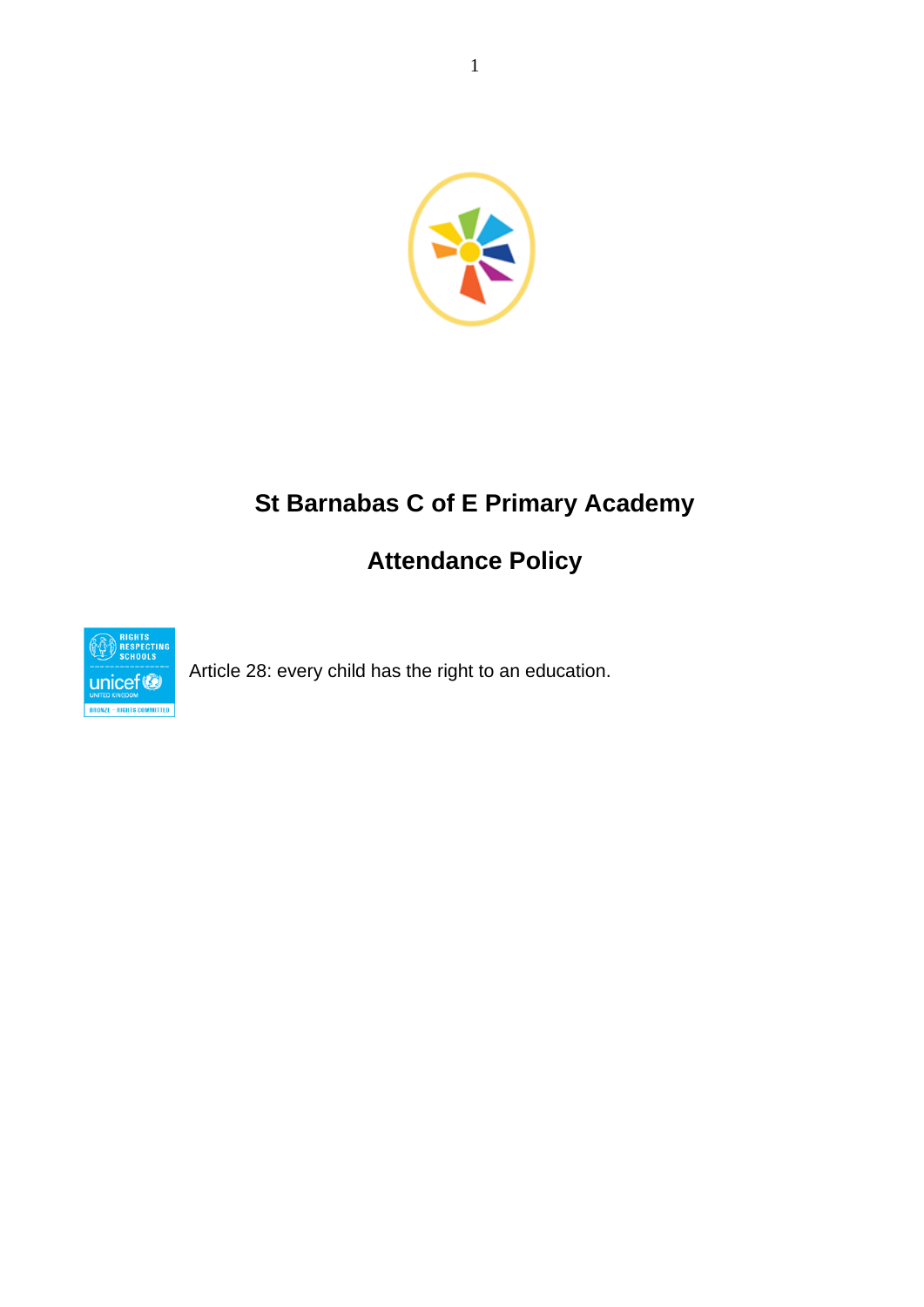# **Contents**

|                                               | 3                                                            |
|-----------------------------------------------|--------------------------------------------------------------|
|                                               | 3                                                            |
| Leave of absence in exceptional circumstances | 3<br>4<br>4<br>4<br>4<br>4<br>5<br>5<br>5<br>6               |
|                                               | 6                                                            |
|                                               | 6<br>$\overline{7}$<br>$\overline{7}$<br>$\overline{7}$<br>7 |
|                                               | 8                                                            |
|                                               | 9                                                            |
|                                               | 9<br>9<br>10<br>10                                           |
|                                               | 11                                                           |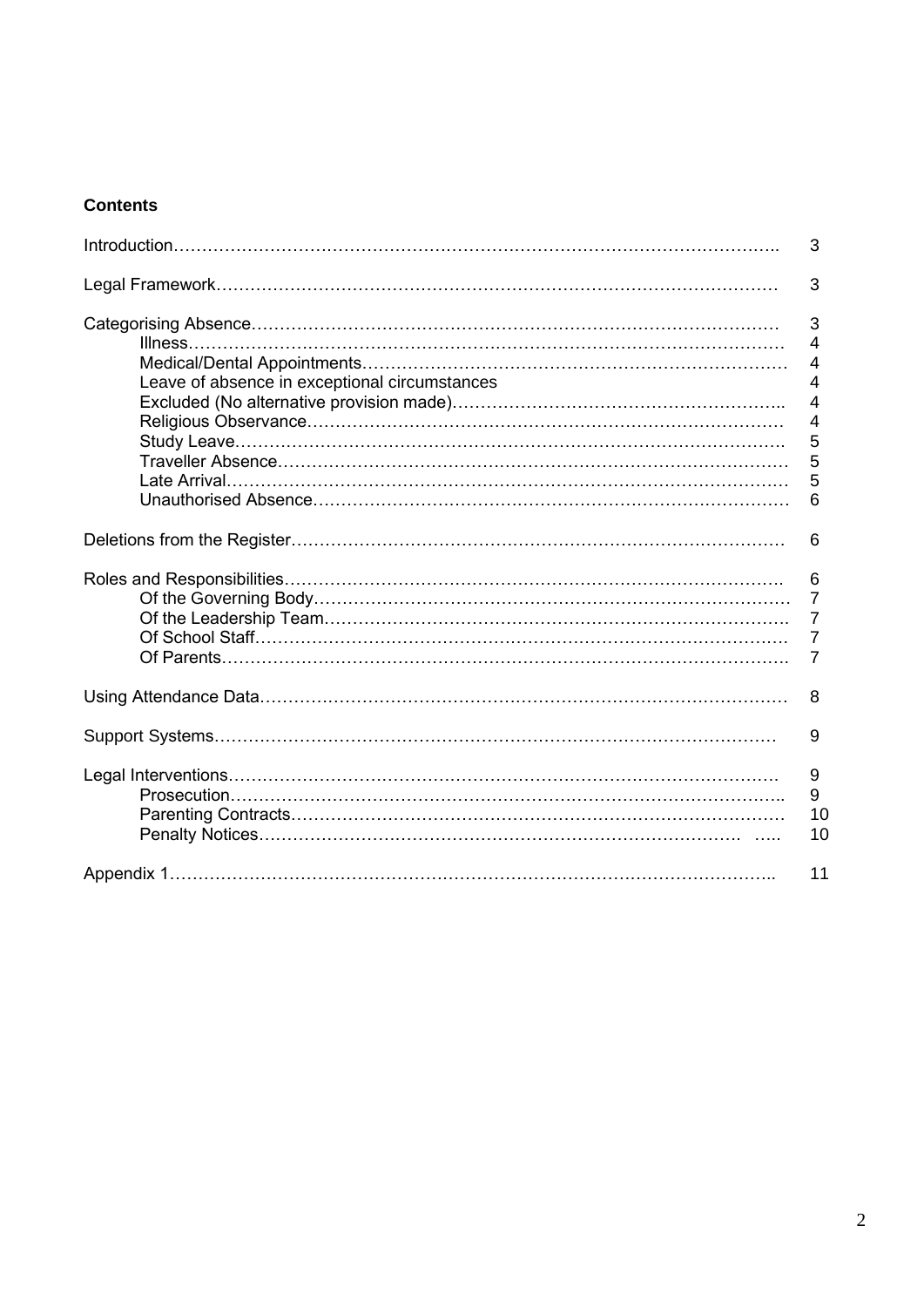# **1. Introduction**

1.1 Regular school attendance is essential if children are to achieve their full potential.

1.2 St Barnabas C of E Primary believes that regular school attendance is the key to enabling children to maximise the educational opportunities available to them and become emotionally resilient, confident and competent adults who are able to realise their full potential and make a positive contribution to their community.

1.3 St Barnabas C of E Primary values all pupils. As set out in this policy, we will work with families to identify the reasons for poor attendance and try to resolve any difficulties.

1.4 St Barnabas C of E Primary recognises that attendance is a matter for the whole school community. Our Attendance Policy should not be viewed in isolation; it is a strand that runs through all aspects of school improvement, supported by our policies on safeguarding, bullying, behaviour and inclusive learning. This policy also takes into account the Human Rights Act 1998, the Disability Discrimination Act 1995 and the Race Relations Act 2000.

## **2. Legal Framework**

2.1 Section 7 of the 1996 Education Act states that parents must ensure that children of compulsory school age receive efficient full-time education suitable to their age, ability and aptitude to any special educational needs they may have, either by regular attendance at school or otherwise.

2.2 A child is of Compulsory School Age at the beginning of the term following their 5<sup>th</sup> birthday. A child ceases to be of compulsory school age on the last Friday in June of the school year in which they reach the age of 16.

2.3 Under the Education Act 1996, the Local Authority has a statutory responsibility to ensure that parents secure education for children of compulsory school age and where necessary, use legal enforcement.

2.4 The Education (Pupil Registration) (England) Regulations 2013, require schools to take an attendance register twice a day, once at the start of the morning session and then again during the afternoon session.

2.5 The register must record whether the pupil was:

- present:
- absent:
- present at approved educational activity; or
- unable to attend due to exceptional circumstances.

#### **3. Categorising absence**

3.1 Where pupils of compulsory school age are recorded as absent, the register must show whether the absence is authorised or unauthorised.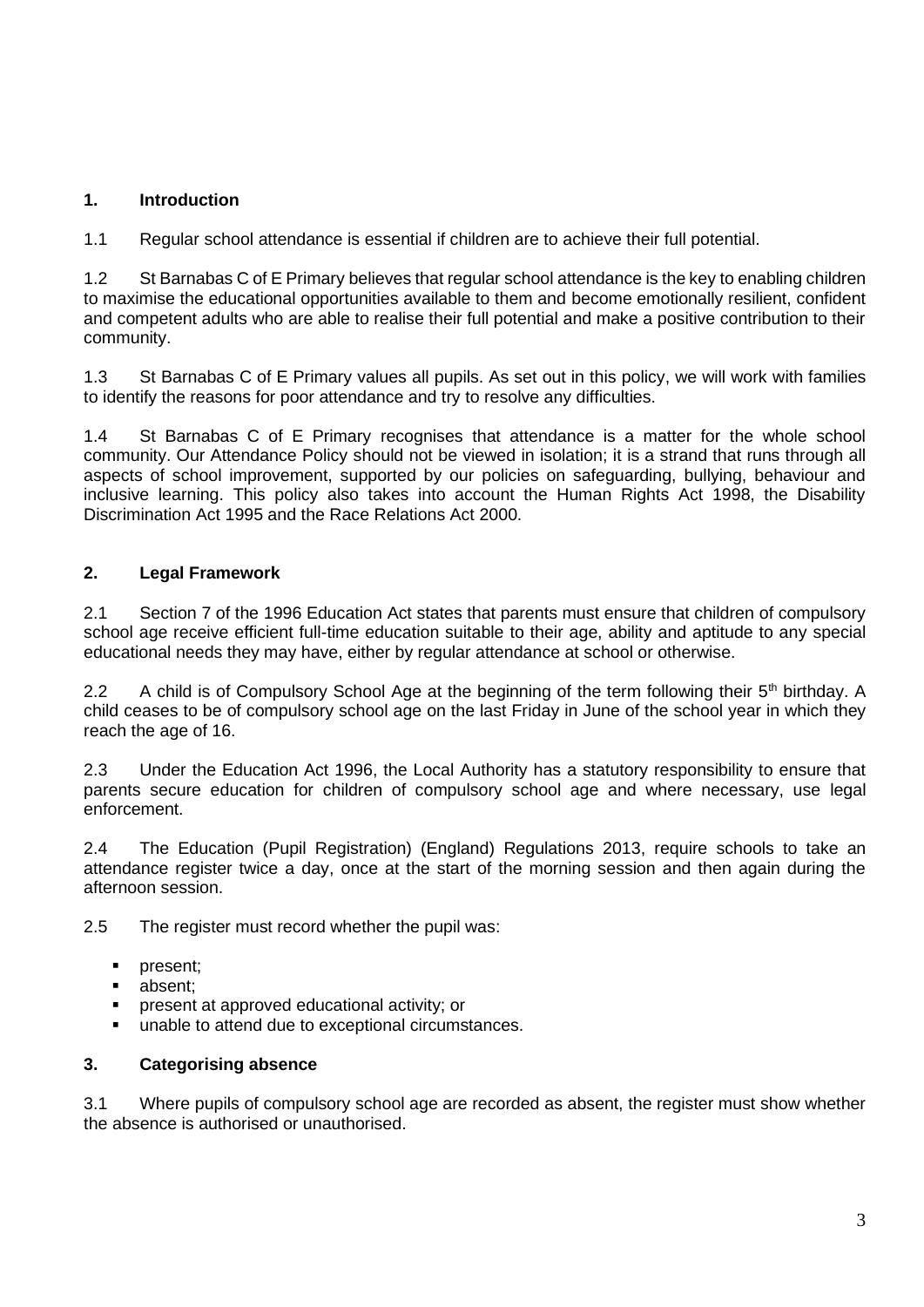3.2 Absence can only be authorised by the school and cannot be authorised by parents. All absences will be treated as unauthorised unless a satisfactory explanation for the pupil's absence has been received within a 2 week period from the date of the absence.

3.3 Parents should advise the school by telephone on the first day of absence and provide the school with an expected date of return. This should be followed up in the form of a written note from the parent/carer, though verbal explanations may be acceptable where this is considered appropriate. Alternative arrangements will be agreed with non-English speaking parents/carers.

3.4 Absence will be categorised as follows:

3.5 Illness In most cases a telephone call or a note from the parent informing the school that their child is ill will be acceptable, however, parents will be asked to provide medical evidence where there are repeated absences due to reported illness or when doubt arises as to the legitimacy of the reported illness. This will usually be in the form of an appointment card, prescription etc.

3.6 Medical/Dental Appointments Parents are advised where possible to make medical and dental appointments outside of the school day. Where this is not possible, pupils should attend school for part of the day. Parents should show the appointment card to school.

3.7 Leave of absence in exceptional circumstances: This relates to occasions where there is cause for absence due to exceptional circumstances, for example family bereavement, visiting a parent in prison or part time timetable agreed as part of a reintegration package.According to the Education (Pupil Registration) (England) (Amendment) Regulations 2013 no leave of absence will be given for family holidays in term time. No leave of absence will be granted unless there are exceptional circumstances.

3.8 Excluded (No alternative provision made) Exclusion from attending school is counted as an authorised absence. The child's class teacher will make arrangements for work to be sent home.

3.9 All requests for leave of absence will be responded to in writing. Where a request has been granted the letter should state:

- The expected date of return
- **•** That parents must contact school should any delays occur
- That the child's place may be withdrawn if the family do not return as expected

If a pupil fails to return and contact with the parents has not been made or received, school may take the pupil off the school's roll in compliance with the Education (Pupil Registration) (England) Regulations 2013. This means that the child will lose their school place.

If the permission to take leave is not granted and the pupil is absent, the absence will be **unauthorised**. In such cases the school may issue a Penalty Notice.

The Principal, with the Attendance Lead, will determine the number of school days a child can be away from school if the leave of absence for exceptional circumstances is granted. Retrospective requests will not be considered and therefore will result in the absence being categorised as **unauthorised.** 

3.10 Religious Observance St Barnabas C of E Primary acknowledges the multi-faith nature of British society and recognises that on some occasions, religious festivals may fall outside school holiday periods or weekends and this necessitates a consideration of authorised absence or special leave for religious observance.

3.10.1 It is reasonable for a parent to allow their children not to attend school on any day of religious observance if recognised by the parent's religious body. Parents are requested to give notice to the school if they intend their child to be absent.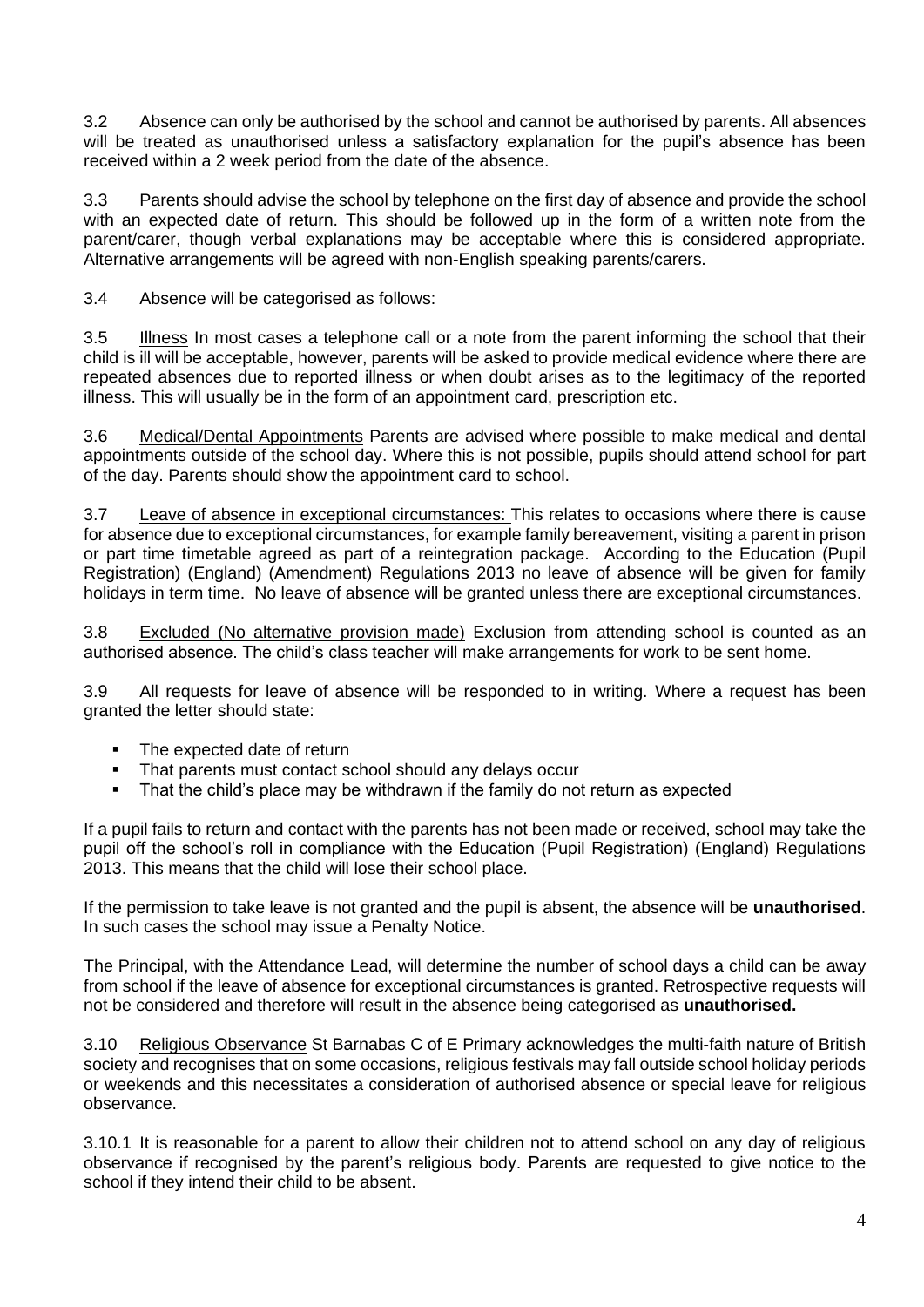3.11 Traveller Absence The aim for the attendance of Traveller children, in common with all other children, is to attend school as regularly and as frequently as possible.

3.11.1 To protect Traveller parents from unreasonable prosecution for non-attendance, the Education Act 1944, section 86, states that a Traveller parent is safe from prosecution if their child accrues 200 attendances (i.e. 200 half days) in a year. This is only when the family are engaged in a trade or business that requires them to travel and when the child is attending school as regularly as that trade permits.

3.11.2 It does not mean that part-time education for Traveller children is legally acceptable, nor does it relieve parents of their duties to ensure that their children are receiving suitable education when not at school.

3.11.3 When in or around Manchester, if a family can reasonably travel back to their Base School (see below) then the expectation is that their child will attend full-time.

3.11.4 St Barnabas C of E Primary will be regarded as the base school if it is the school where the child normally attends when they are not travelling. However, the pupil must have attended in the last 18 months. Traveller children can register at other schools temporarily while away from their base school, in such cases, the pupil's school place at St Barnabas C of E Primary will be kept open for them whilst travelling. This is to protect them from unfairly losing their place at their school of usual attendance.

3.11.5 St Barnabas C of E Primary can only effectively operate as the child's base school if it is engaged in on-going dialogue with Traveller families. This means that parents must:

- advise of their forthcoming travelling patterns before they happen; and
- **•** inform the school regarding proposed return dates

3.11.6 St Barnabas C of E Primary will authorise absence of Traveller children if we are satisfied that a family is travelling and has given indication that they intend to return.

3.11.7 Traveller children will be recorded as attending an approved educational activity when:

- The child is on roll and attending another visited school
- Undertaking supervised educational activity under the jurisdiction of another Local Authority's Traveller Education Service
- The child is undertaking computer based distance learning that is time evidenced

3.11.8 Where Traveller children are registered pupils at a school and are known to be present either at a site (official or otherwise) or in a house and are not attending school, the absence will be investigated in the same way as that for any pupil.

#### 3.12 Late Arrival

Registration begins 9:00am (class doors open at 8.50am), pupils arriving after 9am will be marked as present but arriving late. The register closes at 9:20am. Pupils arriving after the close of register will be recorded as unauthorised late and will count as an absence for that school session.

3.12.1 On arrival after 9:00am, pupils must immediately report to the school office and be signed in by a responsible adult, using the Inventry system, to ensure that we can be responsible for their health and safety whilst they are in school.

3.12.2 The absence will only be authorised if a satisfactory explanation for the late arrival can be provided, for example, attendance at a medical appointment.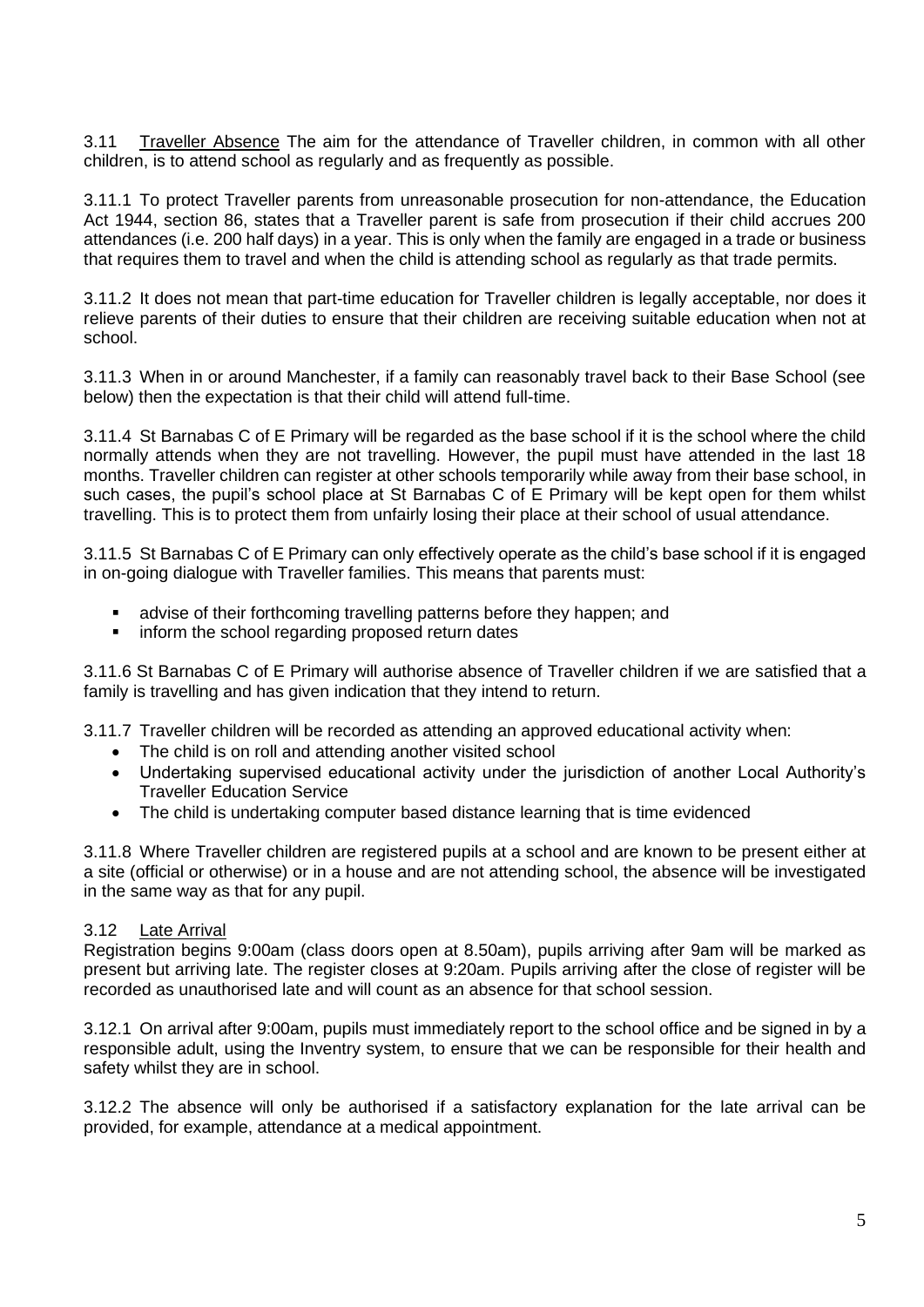3.12.3 The absence will be recorded as **unauthorised** if the pupil has arrived late without justifiable cause.

#### 3.13 Unauthorised Absence

Absence will not be authorised unless parents have provided a satisfactory explanation and that it has been accepted as such by the school Attendance Lead.

3.13.1 Examples of unsatisfactory explanations for lateness or absence include:

- A pupil's/family member's birthday
- Shopping for uniforms
- Having their hair cut<br>■ Closure of a sibling's
- Closure of a sibling's school for INSET (or other) purposes
- "Couldn't get up", 'woke up late'
- **EXECT** Illness where the child is considered well enough to attend school
- Parent being poorly and not making arrangements for the child to come into school.
- **Examily holidays**

#### **4. Deletions from the Register**

4.1 In accordance with the Education (Pupil Registration) (England) Regulations 2013, pupils will only be deleted from the register when one of the following circumstances applies:

- The school is replaced by another school on a School Attendance Order
- The School Attendance Order is revoked by the local authority
- The pupil has ceased to be of compulsory school age
- **•** Permanent exclusion has occurred and procedures have been completed
- Death of a pupil
- **E** Transfer between schools<br>**Punil withdrawn to be edu**
- Pupil withdrawn to be educated outside the school system
- Failure to return from an extended holiday after both the school and the local authority have tried to locate the pupil
- A medical condition prevents their attendance and return to the school before ending compulsory school-age
- **•** In custody for more than four months (in discussion with The Youth Offending Team)
- 20 days continuous unauthorised absence and both the local authority and school have tried to locate the pupil
- **EXECT Left the school but not known where he/she has gone after both the school and the local authority** have tried to locate the pupil

4.2 St Barnabas C of E Primary will follow Manchester City Council's Children Missing Education Protocol when a pupil's whereabouts is unknown.

#### **5. Roles and Responsibilities**

5.1 St Barnabas C of E Primary believes that improved school attendance can only be achieved if it is viewed as a shared responsibility of the school staff, governors, parents, pupils and the wider school community. As such, the Governing Body will:

- Ensure that the importance and value of good attendance is promoted to pupils and their parents
- **•** Annually review the school's Attendance Policy and ensure the required resources are available to fully implement the policy
- Identify a member of the governing body to lead on attendance matters
- Ensure that the Registration Regulations, England, 2013 and other attendance related legislation is complied with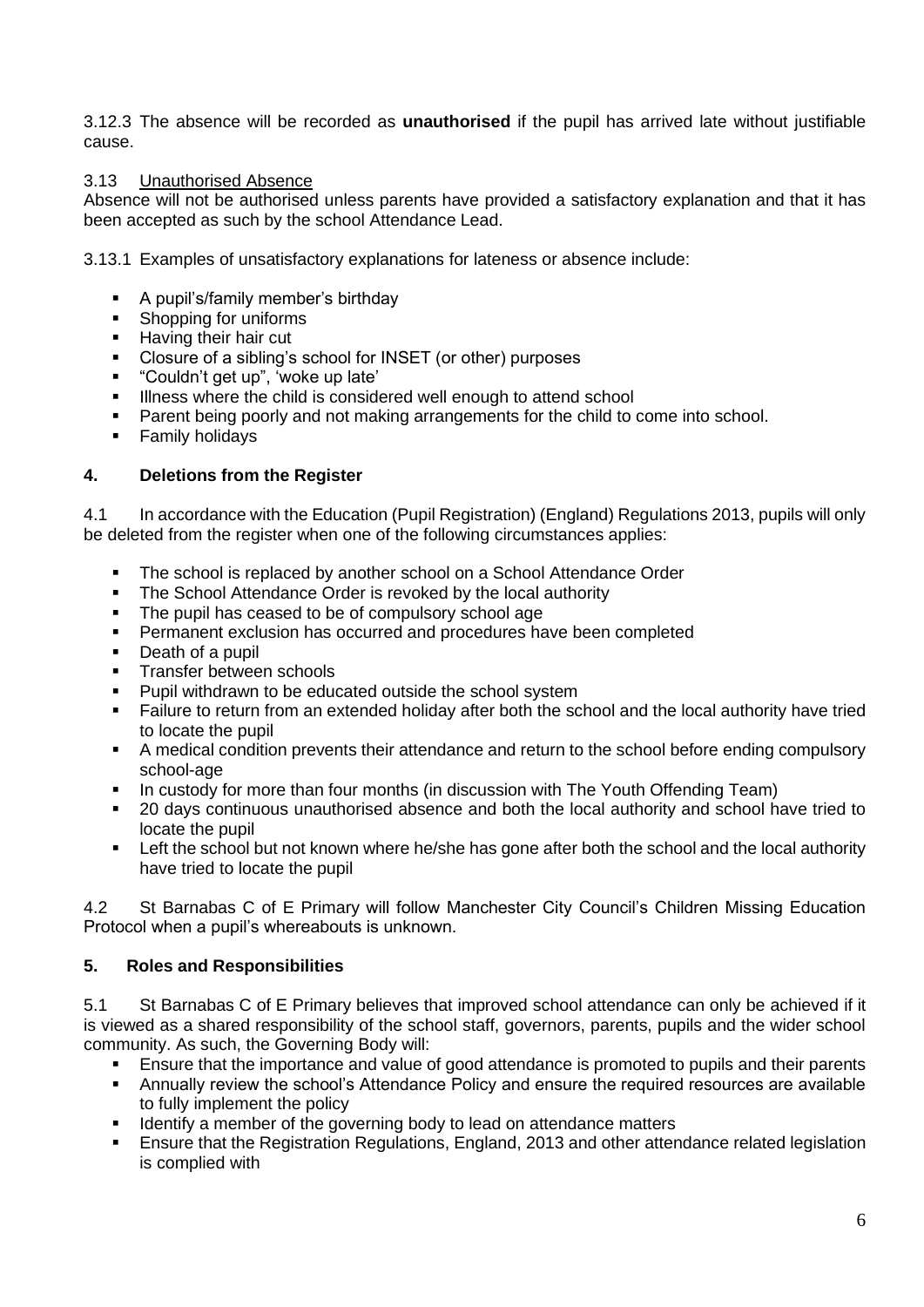- Agree school attendance targets and submit these to the Local Authority within the agreed timescale each year and where appropriate link these to the Appraisal of Senior Leadership within the school
- Monitor the school's attendance and related issues through termly reporting at Governing Body **Meetings**
- Ensure that attendance data is reported to the Local Authority or Department of Children, Schools and Families as required and on time
- Ensure that there is a named senior leader to lead on attendance
- **Ensure that the school has clear systems to report, record and monitor the attendance of all pupils,** including those who are educated off-site
- **Ensure that there are procedures for collecting and analysing attendance data frequently to** identify causes and patterns of absence
- Ensure that data is understood and used to devise solutions and to evaluate the effectiveness of interventions
- 5.2 The Leadership Team will:
	- Actively promote the importance and value of good attendance to pupils and their parents
	- **•** Form positive relationships with pupils and parents
	- Ensure that there is a whole school approach which reinforces good school attendance; with good teaching and learning experiences that encourage all pupils to attend and to achieve
	- Monitor the implementation of the Attendance Policy and ensure that the policy is reviewed annually
	- **Ensure that all staff are aware of the Attendance Policy and adequately trained to address** attendance issues
	- Ensure that the Registration Regulations, England, 2006 and other attendance related legislation is complied with
	- **Ensure that there is a named senior manager to lead on attendance and allocate sufficient time** and resource
	- Return school attendance data to the Local Authority and the Department for Children, Schools and Families as required and on time
	- Report the school's attendance and related issues through termly reporting to the Governing Body and on a half termly basis to the lead governor for attendance
	- **Ensure that systems to report, record and monitor the attendance of all pupils, including those** who are educated off-site are implemented
	- Ensure that attendance data is collected and analysed frequently to identify causes and patterns of absence
	- Interpret the data to devise solutions and to evaluate the effectiveness of interventions
	- Develop a multi-agency response to improve attendance and support pupils and their families
	- Document interventions used to a standard required by the local authority should legal proceedings be instigated
- 5.3 The School Staff will:
	- **EXECT Actively promote the importance and value of good attendance to pupils and their parents**
	- Form positive relationships with pupils and parents
	- Contribute to a whole school approach which reinforces good school attendance; with good teaching and learning experiences that encourage all pupils to attend and to achieve
	- Comply with the Registration Regulations, England, 2006 and other attendance related legislation **EXECT** Implement systems to report, record and monitor the attendance of all pupils, including those who are educated off-site
	- Analyse attendance data to identify causes and patterns of absence
	- Contribute to the evaluation of school strategies and interventions
	- Work with other agencies to improve attendance and support pupils and their families
	- Document interventions used to a standard required by the local authority should legal proceedings be instigated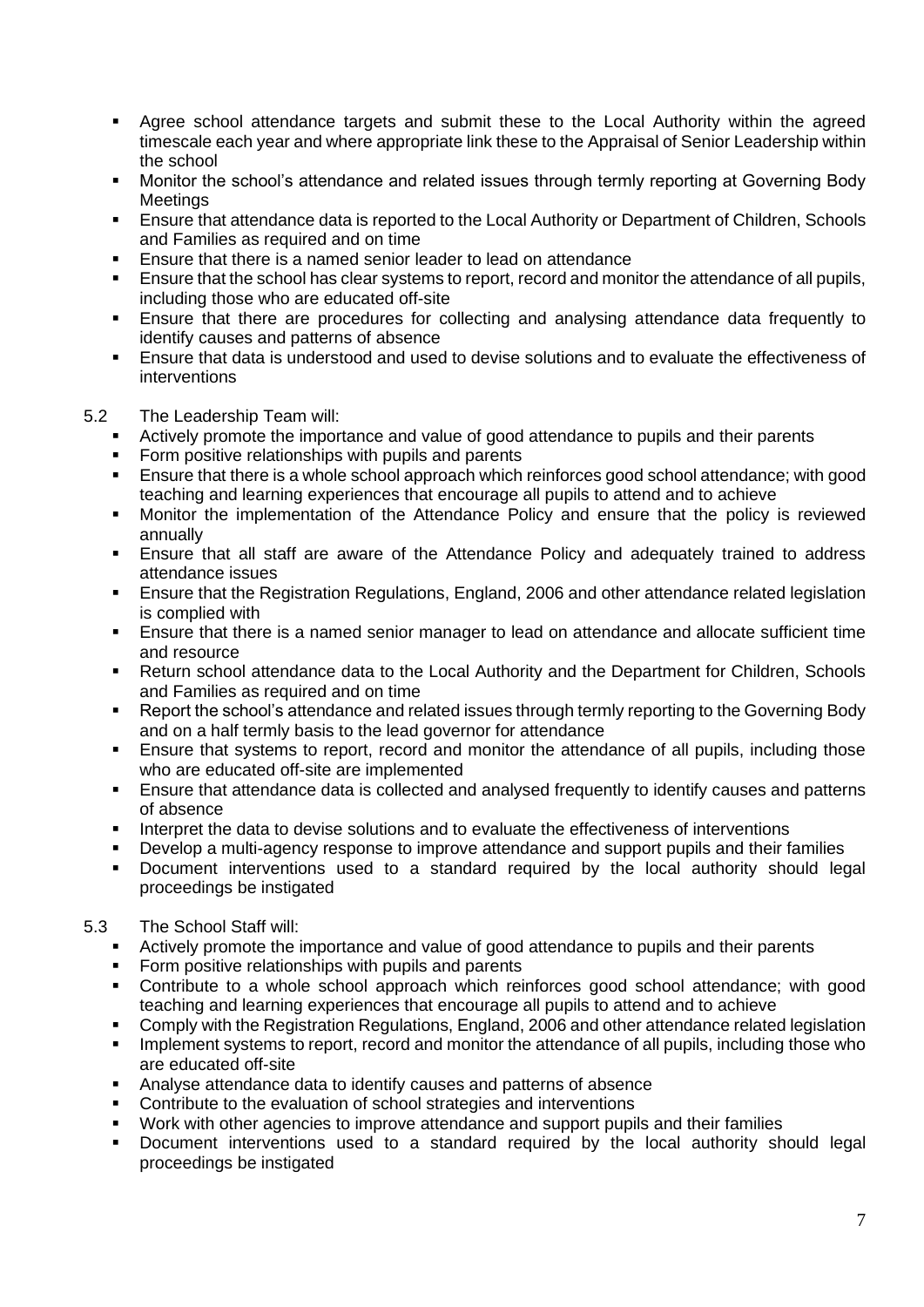- 5.4 St Barnabas request that Parents will:
	- Talk to their child about school and what goes on there. Take a positive interest in their child's work and educational progress
	- Instil the value of education and regular school attendance within the home environment<br>■ Encourage their child to look to the future and have aspirations
	- Encourage their child to look to the future and have aspirations
	- Contact the school, by 8.50am, if their child is absent to let them know the reason why and the expected date of return. Follow this up with a note where possible.
	- **•** Try to avoid unnecessary absences. Wherever possible make appointments for the Doctors, Dentists etc. outside of school hours
	- Ask the school for help if their child is experiencing difficulties
	- Inform the school of any change in circumstances that may impact on their child's attendance
	- Support the school; take every opportunity to get involved in their child's education, form a positive relationship with school and acknowledge the importance of children receiving the same messages from both school and home
	- Encourage routine at home, for example, bed times, home work, preparing school bag and uniform the evening before
	- Not keep their child off school to go shopping, to help at home or to look after other members of the family
	- Avoid taking their child on holiday during term-time, where this is unavoidable, send a written leave request to the Principal in advance of booking the holiday

#### **6. Using Attendance Data**

6.1 Pupil's attendance will be monitored and may be shared with the Local Authority and other agencies if a pupil's attendance is a cause for concern.

6.2 Every term the Attendance Coordinator will provide all class teachers with attendance data for the previous half term for each pupil within their class. The list will be presented in numerical descending order with the highest attenders at the top; every pupil will be colour coded as indicated below:

| <b>GOLD</b>  | pupils with 100% attendance                  |
|--------------|----------------------------------------------|
| <b>GREEN</b> | pupils with attendance between 97% and 99.9% |
| <b>AMBER</b> | pupils with attendance between 90% and 96.9% |
| <b>RED</b>   | pupils with attendance below 90%             |

6.3 An arrow next to the pupil's name will indicate if their attendance has improved, stayed the same or deteriorated.

6.4 The Principal will report attendance data to the Senior Leadership Team and Governing Body termly. The Attendance Coordinator will liaise where needed with class teachers on attendance.

6.6 This pupil level data will be used to trigger school action as set out in the escalation of intervention (Appendix 1).

6.7 Attendance data will also be used to identify emerging patterns and trends to inform whole school strategies to improve attendance and attainment.

6.8 St Barnabas C of E Primary will share attendance data with the Department for Children, Schools and Families and the local authority as required.

6.9 All information shared will be done so in accordance with the Data Protection Act 1998.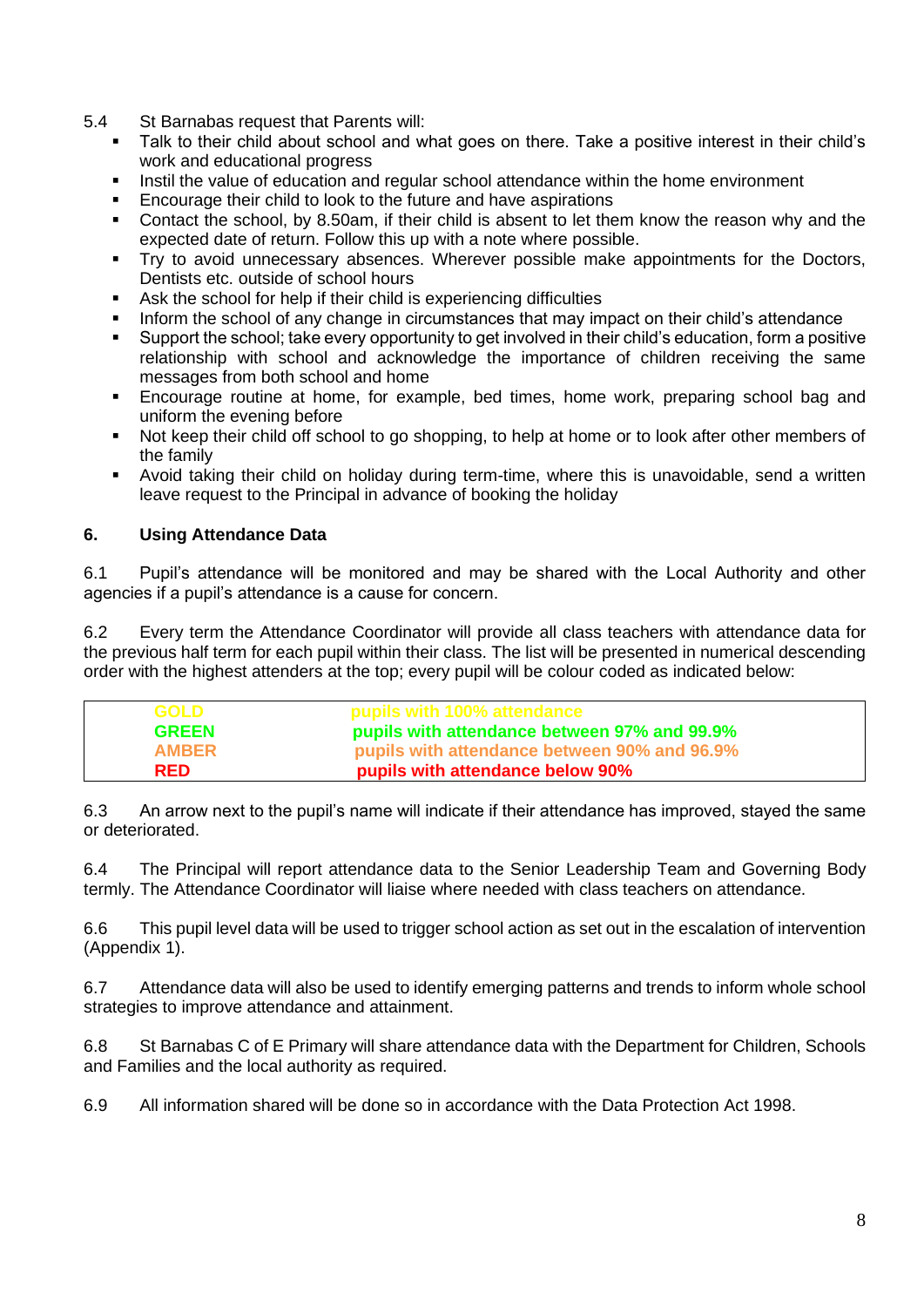# **7. Support Systems**

7.1 School recognise that poor attendance is often an indication of difficulties in a child's life. This may be related to problems at home and or in school. Parents should make school aware of any difficulties or changes in circumstances that may affect their child's attendance and or behaviour in school, for example, bereavement, divorce/separation, incidents of domestic abuse. This will help the school identify any additional support that may be required.

7.2 St Barnabas C of E Primary also recognise that some pupils are more likely to require additional support to attain good attendance, for example, those pupils with special educational needs, those with physical or mental health needs, migrant and refugee pupils and looked after children.

7.3 The school will implement a range of strategies to support improved attendance. Strategies used will include:

- **•** Discussion with parents and pupils
- Attendance panels
- Parenting contracts
- Attendance report cards
- Referrals to support agencies
- **Examing mentors**<br>**Punil Voice Activit**
- **Pupil Voice Activities**
- **•** Friendship groups
- PSHE
- Social and Emotional Aspects of Learning (SEAL) materials
- **•** Family learning
- **Reward systems**
- **·** Time limited part time time-tables
- Additional learning support
- Behaviour support
- **•** Inclusion units
- Reintegration support packages

7.4 Support offered to families will be child centred and planned in discussion and agreement with both parents and pupils.

7.5 Where parents fail or refuse to engage with the support offered and further unauthorised absence occurs, St Barnabas C of E Primary will consider the use of legal sanctions.

#### **8. Legal Sanctions**

8.1 Prosecution Where intervention fails to bring about an improvement in attendance, the Local Authority will be notified and legal action in the Magistrates' Court may be taken. The school will provide the Local Authority with evidence required for a prosecution under Section 444 of the Education Act 1996 and will appear as a prosecution witness if required by the court. This is to ensure that parents realise their own responsibilities in ensuring attendance at school and most importantly about returning children to education.

8.1.1 Section 444 of the Education Act 1996 states that if a parent fails to ensure the regular school attendance of their child if he/she is a registered pupil at a school and is of compulsory school age, then they are quilty of an offence.

8.1.2 A parent found guilty of this offence can be fined up to £2500 and or be imprisoned for a period of three months.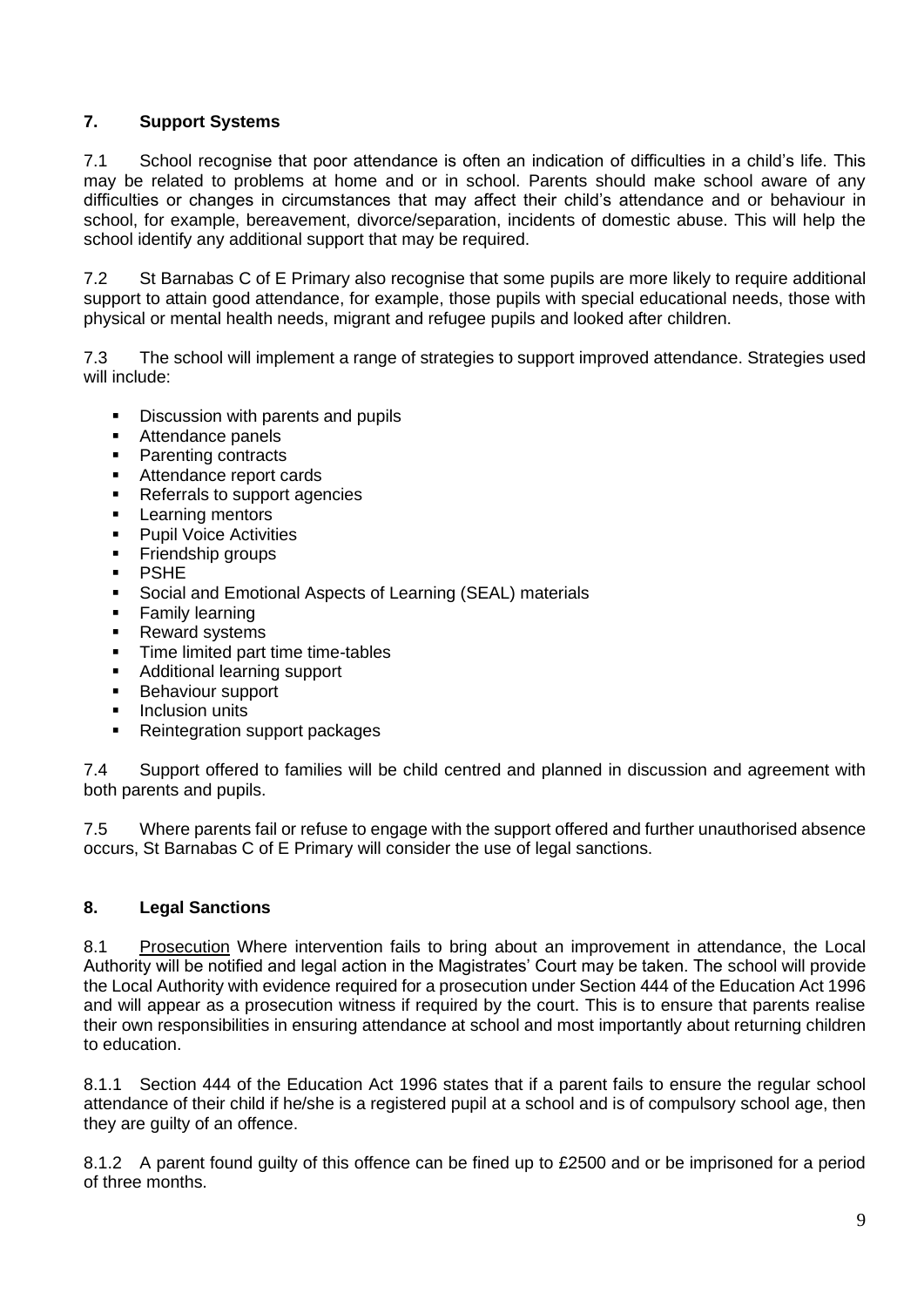8.1.3 Alternatives to Section 444 prosecution are Parenting Contracts, Penalty Notices or an Education Supervision Order.

8.2 Parenting Contracts (Anti Social Behaviour Act 2003) A Parenting contract is a voluntary agreement between school and the parent, it can also be extended to include the child and any other agencies offering support to resolve any difficulties leading to improved attendance.

8.2.1 The contract will outline attendance targets and will detail agreed actions that will help to achieve the target. The contract will be reviewed regularly.

8.2.2 The contract can be used as evidence in a prosecution should parents fail to carry out agreed actions.

8.2.3 Parenting Contracts will be used in accordance with Manchester City Council's Parenting Contract Protocol.

8.3 Penalty Notices (Anti Social Behaviour Act 2003) Penalty Notices will be considered when:

- A pupil is absent from school for the purpose of a holiday in term time and the absence has not been authorised by the school
- A pupil has accumulated at least ten sessions of unauthorised absence and further unauthorised absence has occurred following written warning to improve

8.3.1 A Penalty Notice gives the parent the opportunity to discharge themselves of their legal responsibility if £120 is paid within 28 days of the date the Notice was issued or a £60 fine is paid within 21 days.

8.3.2 Failure to pay the Penalty Notice may result in a prosecution under Section 444 of the Education Act 1996.

8.3.3 Penalty Notices will be used in accordance with Manchester City Council's Penalty Notice Protocol.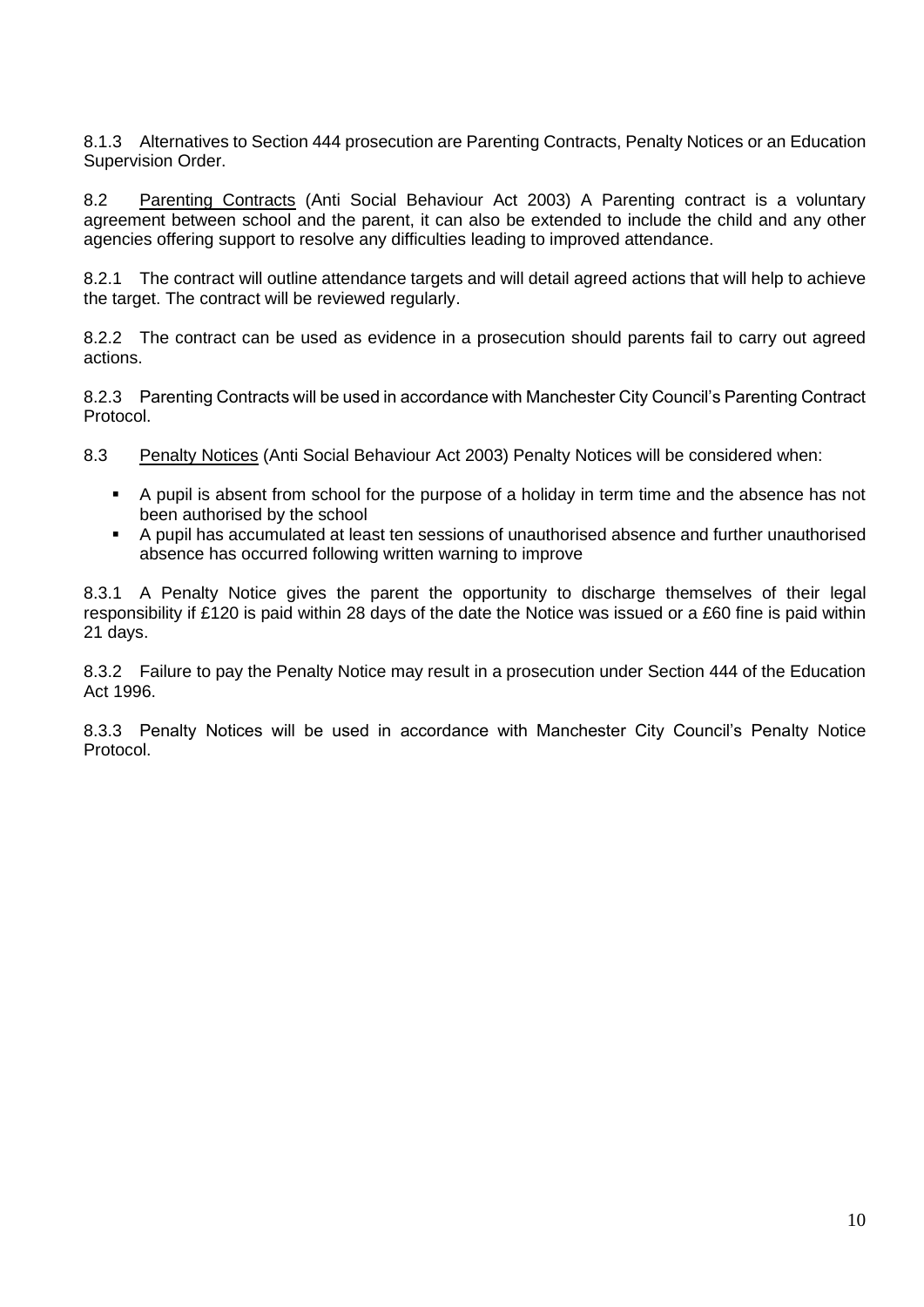# **Appendix 1**

# **Escalation of Attendance Interventions**

| <b>GOLD</b>                      | <b>GREEN</b>                     | <b>AMBER</b>                  | <b>RED</b>                                    |
|----------------------------------|----------------------------------|-------------------------------|-----------------------------------------------|
| • Parents will receive a         | • Parents will receive           | • Parents will receive        | • Parents will receive                        |
| letter home                      | a letter home                    | a letter home                 | a letter home.                                |
| congratulating them              | congratulating them              | • School based                | • Pupils who have                             |
| on their child's                 | on their child's                 | interventions /               | attendance below                              |
| good/excellent                   | good/excellent                   | nurture.                      | 90% are considered                            |
| attendance.                      | attendance.                      | • Attendance Lead to          | to be persistently                            |
| $\bullet$ Certificate $-$ termly | $\bullet$ Certificate $-$ termly | contact parents and           | absent from school.                           |
|                                  |                                  | alert them to the             | The Attendance                                |
|                                  |                                  | level of absence and          | Lead with the                                 |
|                                  |                                  | offer support.                | Principal or class                            |
|                                  |                                  | • Where unauthorised          | teacher will speak to                         |
|                                  |                                  | absence<br>has                | the pupils and                                |
|                                  |                                  | occurred<br><b>or</b>         | parents or carers, as                         |
|                                  |                                  | attendance has not            | appropriate, to put in                        |
|                                  |                                  | improved<br>following         | place appropriate                             |
|                                  |                                  | the review with the           | strategies to ensure                          |
|                                  |                                  | pupil, a letter will be       | the needs of each                             |
|                                  |                                  | sent<br>to<br>parents         | individual child and                          |
|                                  |                                  | advising of concern           | their families are                            |
|                                  |                                  | outlining<br>and<br>the       | supported and their                           |
|                                  |                                  | parents'                      | attendance improves                           |
|                                  |                                  | responsibilities.             | • Where parents fail to                       |
|                                  |                                  | Where improvement             | attend the meeting                            |
|                                  |                                  | not<br>occurred<br>has        | without a satisfactory                        |
|                                  |                                  | following<br>this             | reason<br>and                                 |
|                                  |                                  | intervention, parents         | unauthorised                                  |
|                                  |                                  | will be invited to a          | absence<br>has                                |
|                                  |                                  | meeting<br>with<br>the        | occurred, the penalty<br>notice<br>monitoring |
|                                  |                                  | phase leader where<br>the     | period<br>will                                |
|                                  |                                  | possible<br>outcomes will be: | automatically                                 |
|                                  |                                  | All parties confident         | commence.                                     |
|                                  |                                  | issues<br>have<br>that        |                                               |
|                                  |                                  | been resolved and             |                                               |
|                                  |                                  | the attendance will           |                                               |
|                                  |                                  | improve.                      |                                               |
|                                  |                                  | Attendance contract           |                                               |
|                                  |                                  | agreed if necessary           |                                               |
|                                  |                                  | with Phase Leaders            |                                               |
|                                  |                                  | ■Penalty Notice 15            |                                               |
|                                  |                                  | school<br>day                 |                                               |
|                                  |                                  | monitoring<br>period          |                                               |
|                                  |                                  | commences if there            |                                               |
|                                  |                                  | have<br>been<br>10            |                                               |
|                                  |                                  | of<br>sessions                |                                               |
|                                  |                                  | unauthorised                  |                                               |
|                                  |                                  | absence                       |                                               |
|                                  |                                  | Agree a review date           |                                               |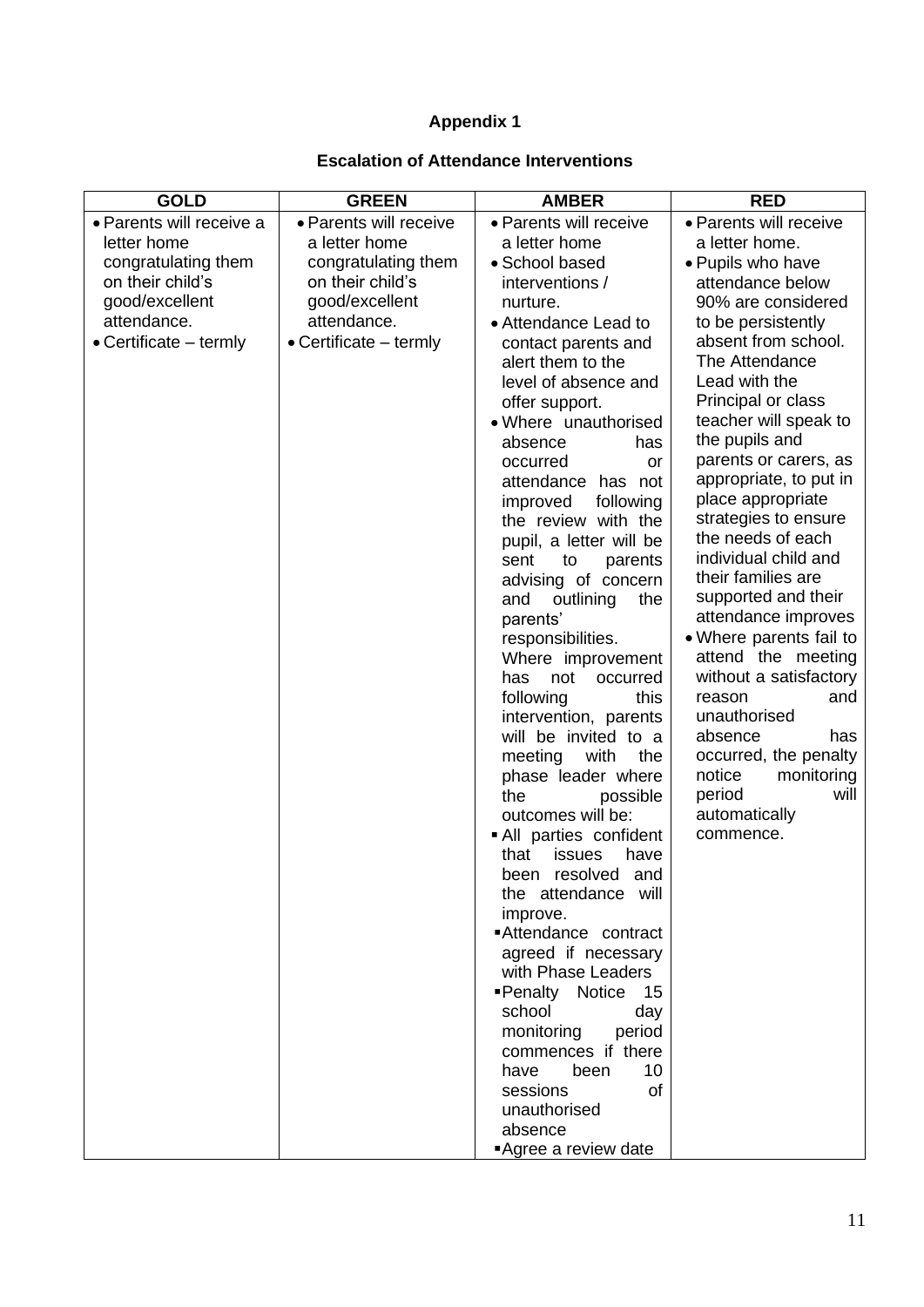| Where parents fail to   |
|-------------------------|
| attend the meeting      |
| without a satisfactory  |
| and<br>reason           |
| unauthorised absence    |
| the<br>has occurred,    |
| penalty notice          |
| monitoring period will  |
| automatically           |
| commence.               |
| • Medical evidence will |
| be required for all     |
| absences.               |

## Class Attendance

Each week, the Learning Mentor will record class and whole school attendance at key points and on classroom doors, along with an arrow to indicate whether this has improved or declined since the last week.

Each week, the class with the highest attendance will receive the attendance bear as a class visitor.

## Equal Opportunities

Under the public sector equality duty, all schools and academies must have due regard to the need to eliminate discrimination, harassment and victimisation and any other conduct prohibited by the Equality Act 2010; to advance equality of opportunity between those who share a relevant protected characteristic and those who do not share it and to foster good relations across all protected characteristics. St Barnabas C of E Primary Academy has taken equality considerations into account when developing, adopting and implementing this policy. This policy will be regularly reviewed to ensure ongoing compliance with equality legislation. The Head Teacher will report termly to the Governing Body.